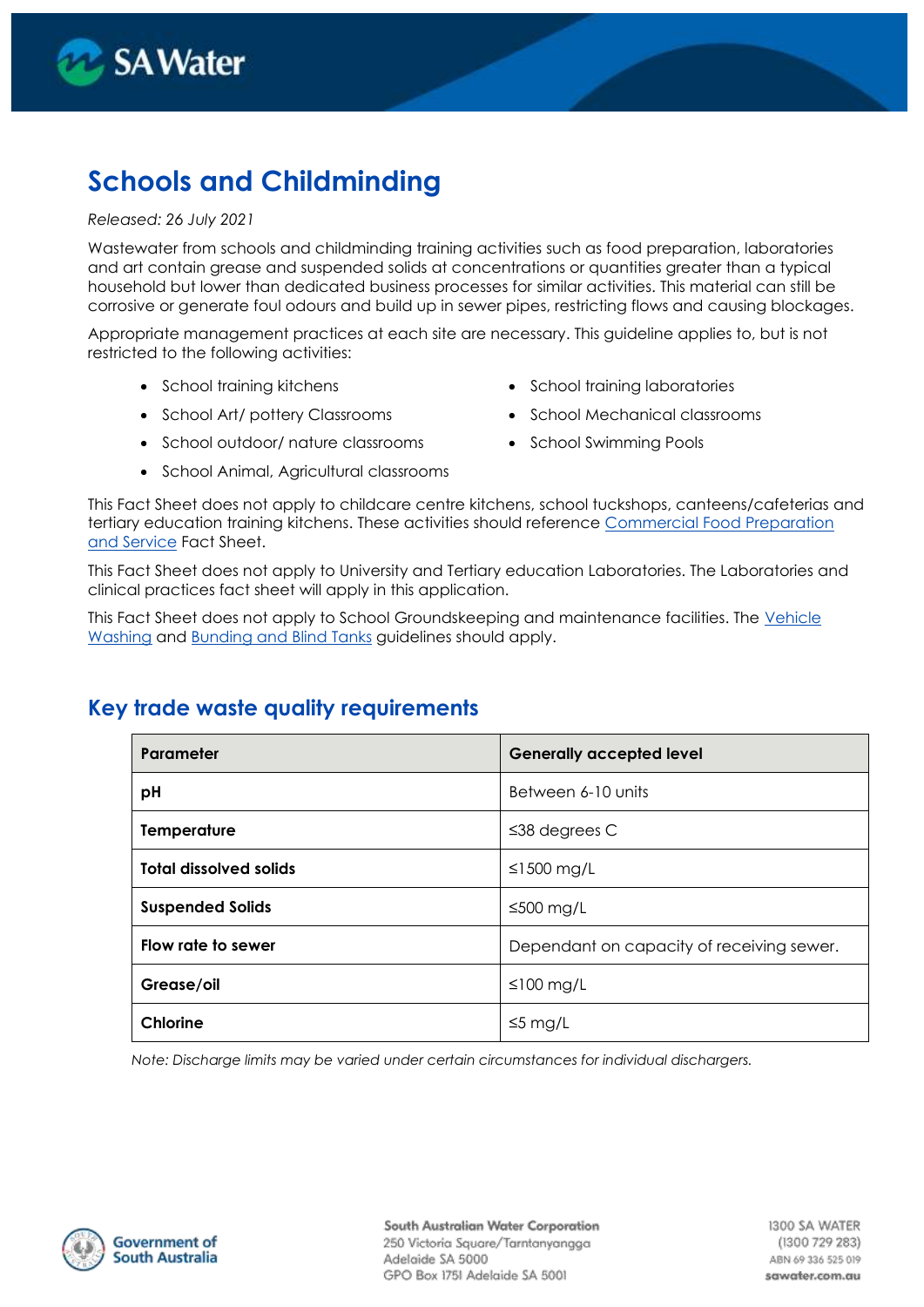### **School Training Kitchens**

School training kitchens are used less frequently than standard commercial kitchens and replicate domestic cooking environments. Due to the increased risk to sewer than usual domestic cooking and cleaning, pre-treatment is required to be installed.

- Waste strainer basket (maximum 3mm holes) with a fixed secondary strainer (maximum 3mm holes) installed at sink outlets.
- Floor waste fittings with a water seal in the work area are fitted with a strainer basket (maximum 3mm holes) and a fixed secondary strainer (maximum 3mm holes).
- Grease Arrestor to be sized as per the methods in the [Commercial Food Preparation and](https://www.sawater.com.au/my-business/trade-waste/trade-waste-management/trade-waste-guidelines-and-fact-sheets)  [Service](https://www.sawater.com.au/my-business/trade-waste/trade-waste-management/trade-waste-guidelines-and-fact-sheets) Fact Sheet, but with the following amendments:
	- o Single bowl sinks 30 Litres per hour, Double bowl sinks 60 Litres per hour.
	- o No retention capacity is required for floor wash down.
	- o Dishwasher 30 Litres per hour.
	- o Overall risk rating is Low and therefore storage factor is 1.
	- o **Minimum School classroom grease arrestor size is 1000 L.**

#### **School/College Training laboratories**

School training laboratories are used less frequently and utilise lower concentration chemicals than standard laboratories. Pre-treatment is required to be installed.

- The [Laboratory and Clinical practices](https://www.sawater.com.au/my-business/trade-waste/trade-waste-management/trade-waste-guidelines-and-fact-sheets) fact sheet is to be referenced with the disposal and containment of chemicals.
- Primary School Laboratories do not require a neutraliser to be installed. All sinks should discharge through a 225mm silt trap fitted with mesh basket or holed bucket with 3mm mesh/hole size, including a fixed secondary strainer with a max 3mm hole size.
- All Secondary School laboratories require a neutraliser to be installed and sized by the following criteria:
	- o Lab sinks sized at 30 Litres per hour.
	- o **Minimum school laboratory neutralizer size is 400 L.**

#### **School/College Art, Outdoor STEM and Nature Play Classrooms**

School and childcare centre art, outdoor STEM classrooms generate wastewater that may contain traces of paint, clay and other suspended solids that may harm the sewerage system.

- Waste strainer basket (maximum 3mm holes) with a fixed secondary strainer (maximum 3mm holes) installed at sink outlets.
- Where large solids are present wastewater discharges via a 225mm silt trap fitted with mesh basket or holed bucket with 3mm mesh/hole size, including a fixed secondary strainer with a max 3mm hole size.
- If suspended solids (particles that would pass through a 3mm screen) are present, wastewater discharges via a suitably sized, approved settling tank or pit.
	- o Sinks are sized to 30 Litres per hour.
	- o Art troughs are sized to 30 Litres per hour for the first water outlet, and 15L per hour for subsequent water outlets.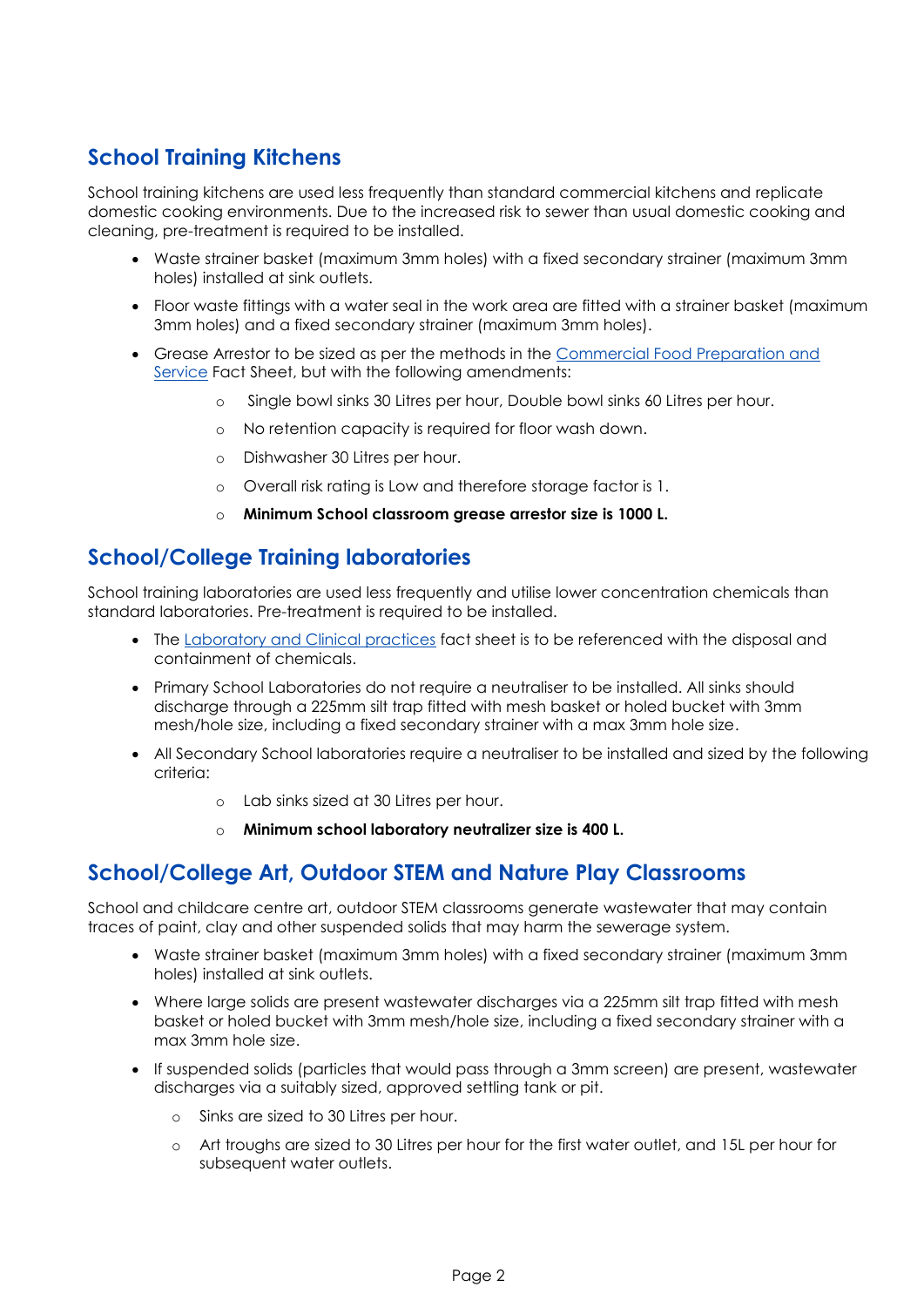- o A single sink may discharge to an approved plaster trap.
- o Art Classrooms may discharge through a shared Neutraliser or a Grease Arrestor that is appropriately sized for the combined flow.
- o **The minimum size of an art classroom settling pit is 400 L.**
- Oil based paints and solvents must not be poured into sinks or discharged to the sewerage system. These products are to be contained and disposed off-site.
- Wastewater-based paint may not be discharged to the sewerage system. Rinsing of jars and brushes containing minor amounts of water-based paint is acceptable.
- Outdoor sinks must be positioned undercover to prevent the ingress of wind driven rain/stormwater. Cover must have a minimum overhang of 1 metre but at least one third of roof height is provided, to prevent the intrusion of wind driven rainfall. Where such an overhang is impractical, walls are used.

## **School/ College Mechanical Classrooms**

School mechanical classrooms generate wastewater that may contain traces of oil, hydrocarbons and suspended solids that may harm the sewerage system.

- Waste oil, degreaser and solvents are to be stored in blind containers for disposal off site at an EPA Licenced facility.
- All oils, fuels, concentrates and chemicals should be contained within an impervious bund designed to the Bunding and Blind Tank fact sheet.
- Only quick break detergents/degreasers are to be used.
- Waste strainer basket (maximum 3mm holes) with a fixed secondary strainer (maximum 3mm holes) installed at sink outlets.
- Floor waste fittings with a water seal in the work area are fitted with a strainer basket (maximum 3mm holes) and a fixed secondary strainer (maximum 3mm holes).
- All floor drainage, channels and washdown sinks are to discharge through an approved 1000L/h oil separator installed to the Vehicle Washing Fact Sheet.

### **Swimming Pools**

Trade waste discharges from school swimming pools could harm the sewerage system and pose a similar risk to that of commercial swimming pools. Discharges contain contaminants, which can exceed the Restricted Wastewater Acceptance Standards. The Swimming pool Fact Sheet should be referenced; in particular:

- **Small, regular discharges**, such as wastewater arising from the backwashing/cleaning of filters and water treatment devices and overflows due to rain are directed to sewer at **≤ 0.5 litres per second.**
- **Discharges greater than 20,000 litres** not specifically covered by a trade waste discharge authorisation must follow the [Non-domestic Liquid Hauled Waste](https://www.sawater.com.au/__data/assets/pdf_file/0003/520419/Discharging-Non-Domestic-Liquid-Hauled-Waste-Guideline.pdf) guideline. [Non-domestic](https://www.sawater.com.au/my-business/trade-waste/liquid-hauled-waste/liquid-hauled-waste-fees-and-charges)  [hauled waste charges](https://www.sawater.com.au/my-business/trade-waste/liquid-hauled-waste/liquid-hauled-waste-fees-and-charges) apply for these discharges.
- Appropriate pre-treatment facilities may be required to achieve compliance with discharge quality limits.
- An annual stormwater acceptance fee will apply to uncovered school swimming pools. The current fee can be found on the [Trade Waste Fees and Charges](https://www.sawater.com.au/my-business/trade-waste/trade-waste-management/trade-waste-fees-and-charges) fact sheet.